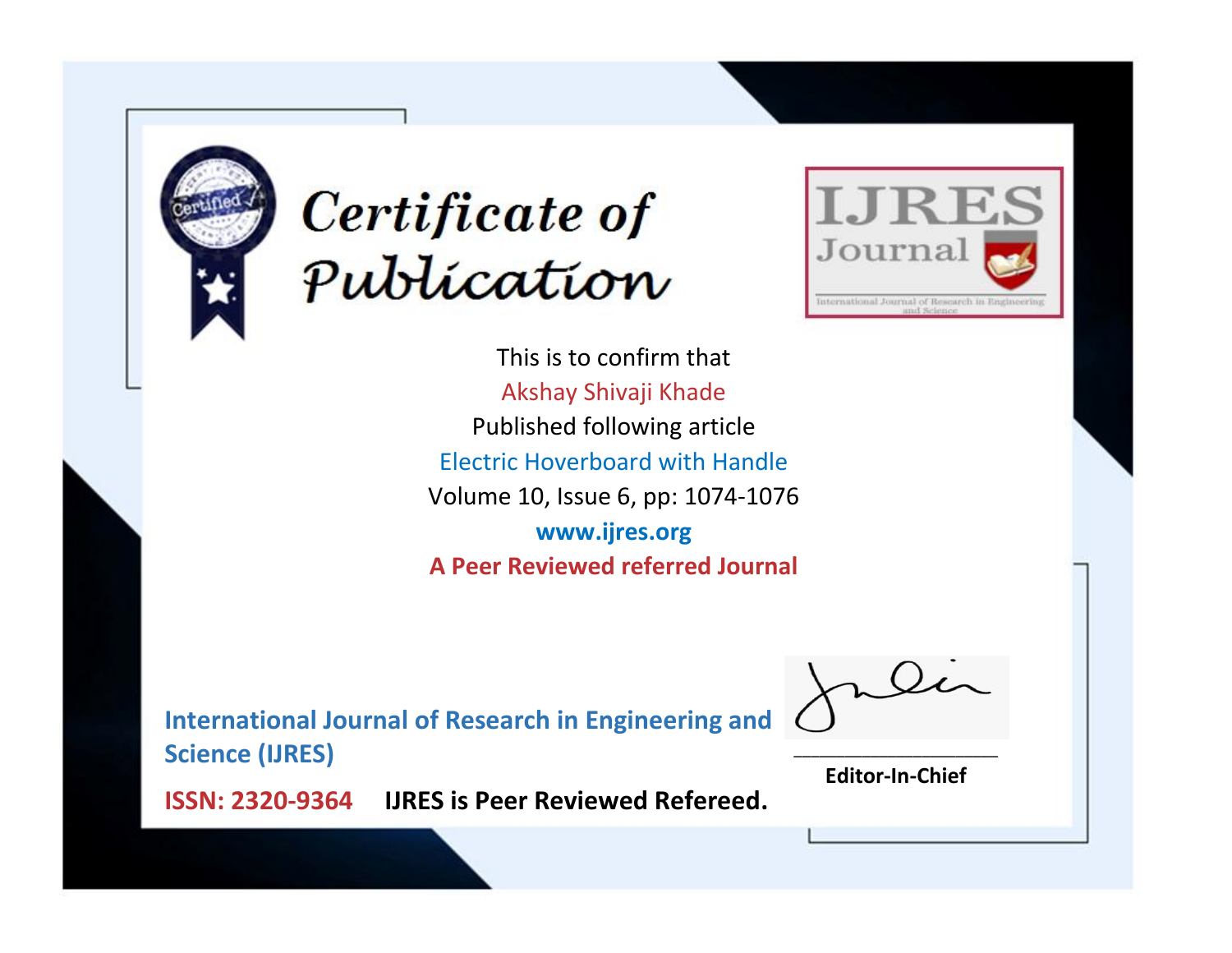



This is to confirm that Hinduraj Subodh Wadekar Published following article Electric Hoverboard with Handle Volume 10, Issue 6, pp: 1074-1076 **www.ijres.org A Peer Reviewed referred Journal**

**International Journal of Research in Engineering and Science (IJRES)**

\_\_\_\_\_\_\_\_\_\_\_\_\_\_\_\_\_\_\_\_\_\_\_\_ **Editor-In-Chief**

**Journal.**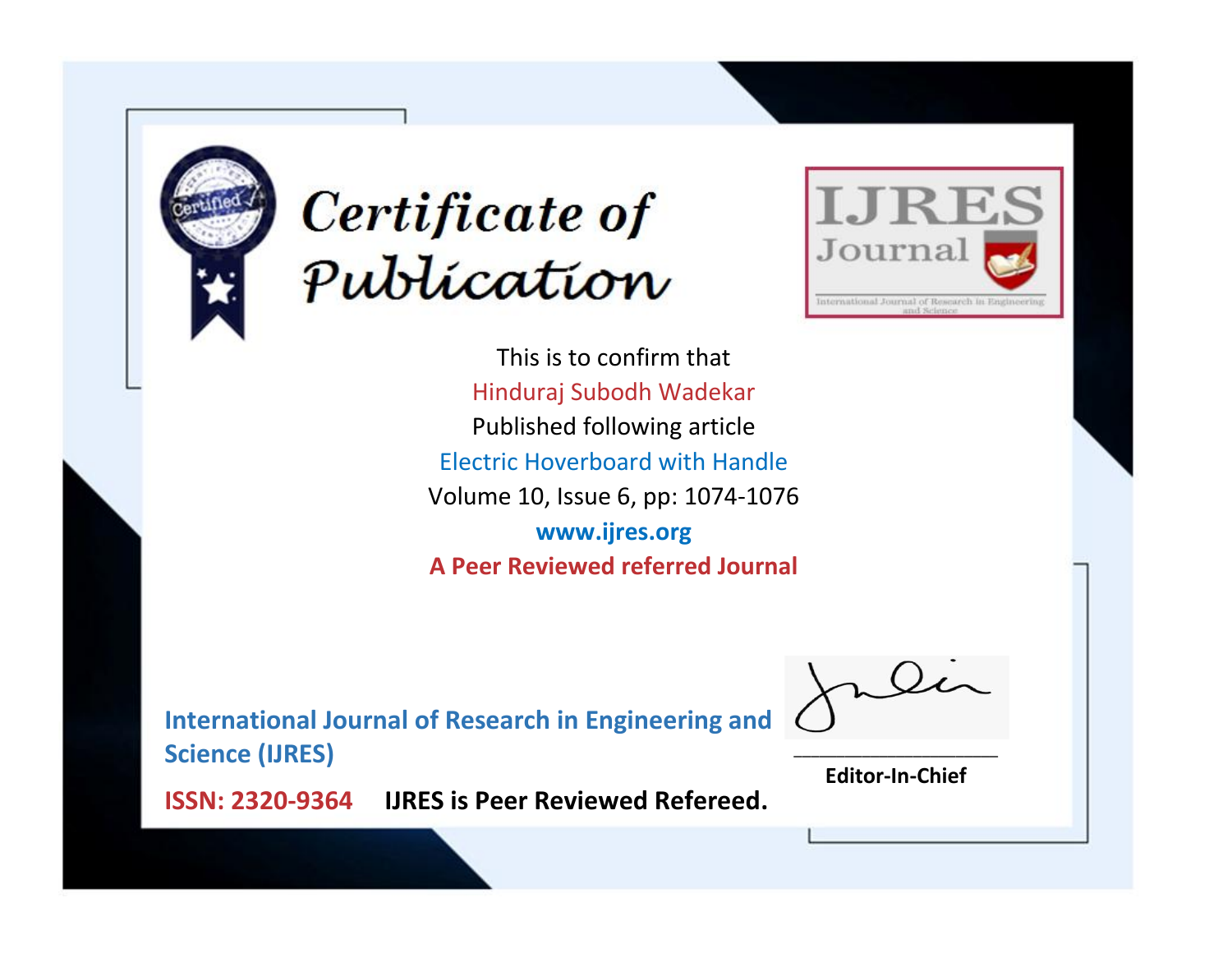



This is to confirm that Adwait Ravindra Kamble Published following article Electric Hoverboard with Handle Volume 10, Issue 6, pp: 1074-1076 **www.ijres.org A Peer Reviewed referred Journal**

**International Journal of Research in Engineering and Science (IJRES)**

\_\_\_\_\_\_\_\_\_\_\_\_\_\_\_\_\_\_\_\_\_\_\_\_ **Editor-In-Chief**

**Journal.**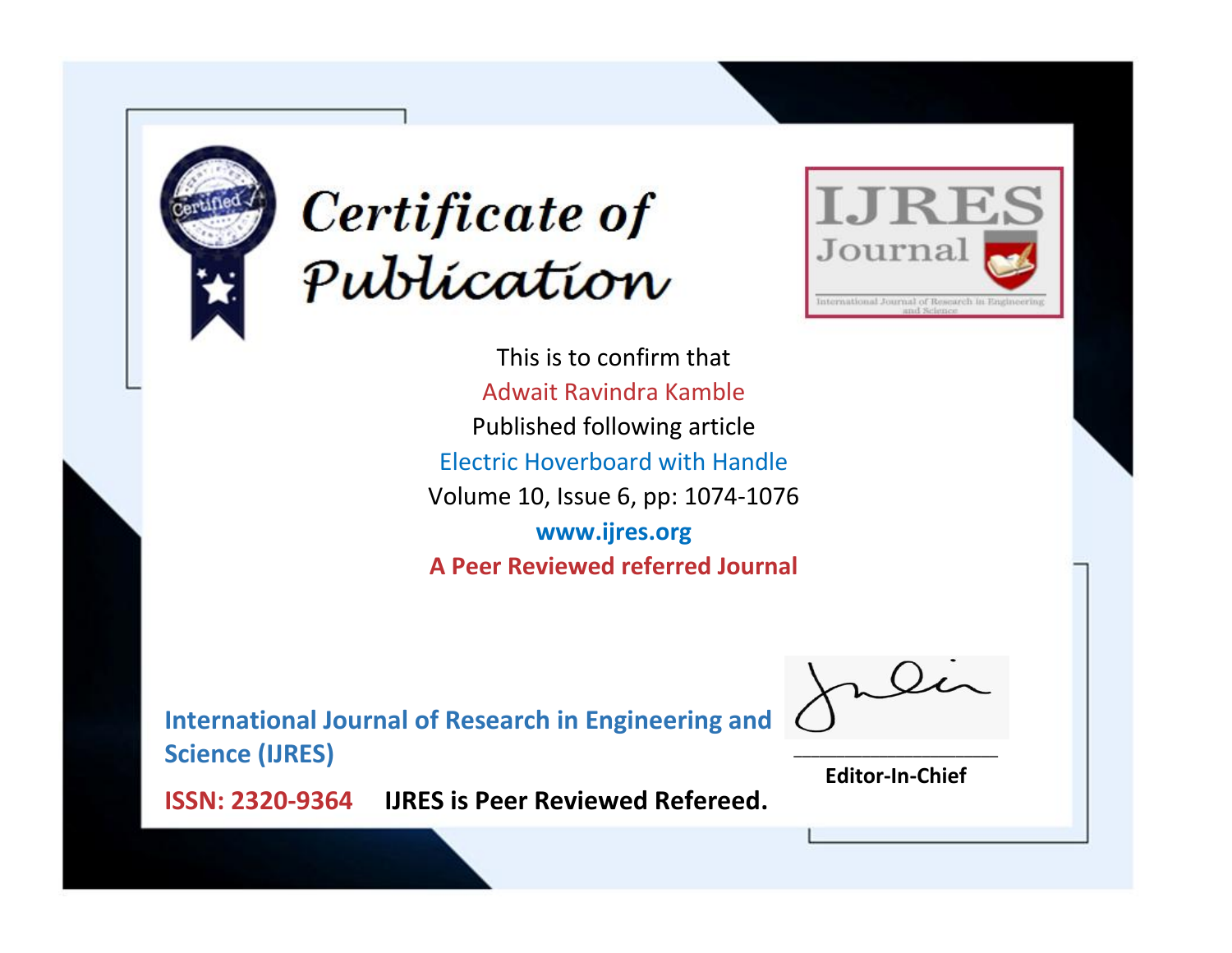



This is to confirm that Shubham Mangesh Sakpal Published following article Electric Hoverboard with Handle Volume 10, Issue 6, pp: 1074-1076 **www.ijres.org A Peer Reviewed referred Journal**

**International Journal of Research in Engineering and Science (IJRES)**

\_\_\_\_\_\_\_\_\_\_\_\_\_\_\_\_\_\_\_\_\_\_\_\_ **Editor-In-Chief**

**Journal.**